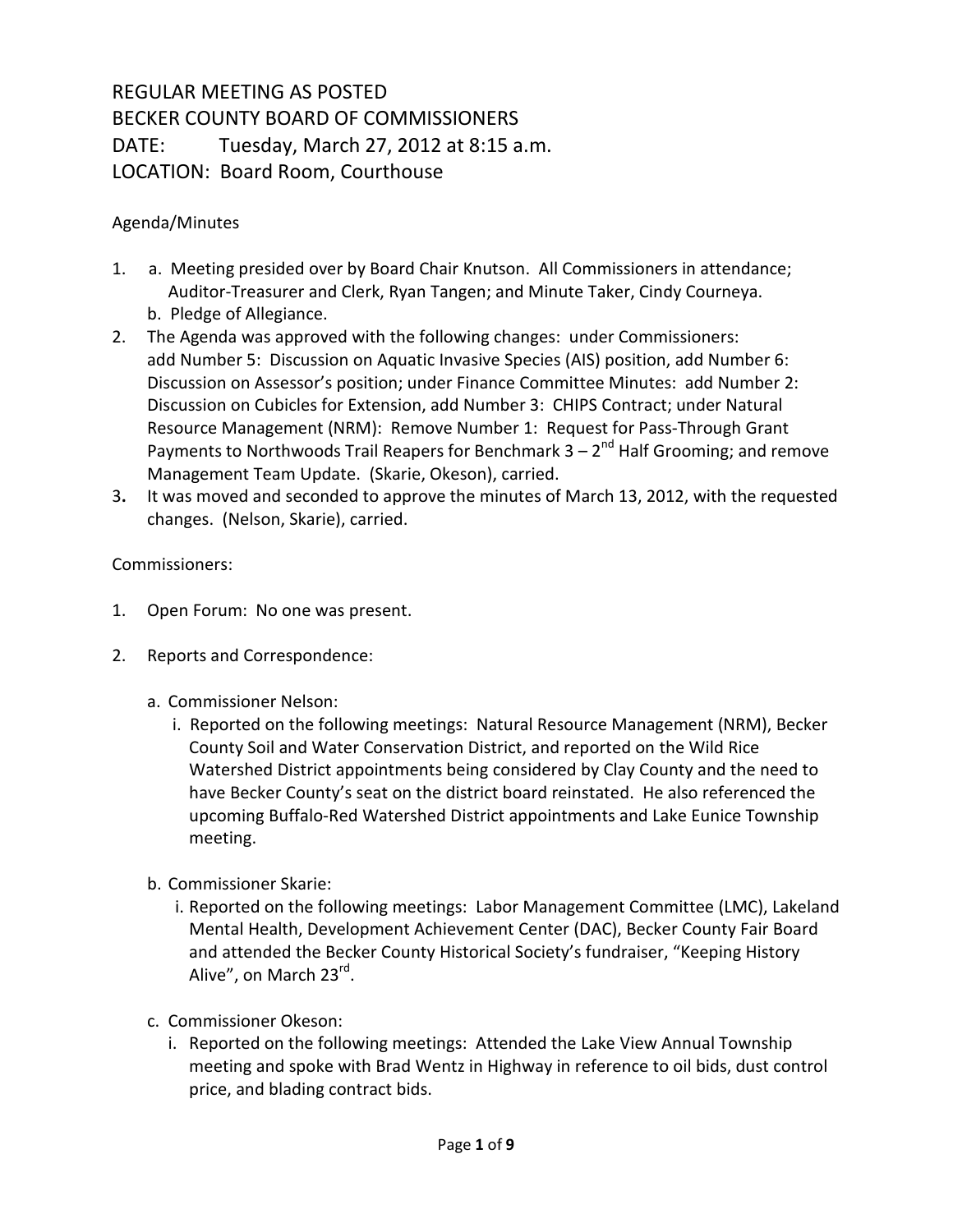- d. Commissioner Knutson:
	- i. Reported on the following meetings: Natural Resource Management (NRM), Prairie Lakes Municipal Solid Waste Authority (PLMSWA), Northwoods Trail Reapers Snowmobile Club, and Sheriff's Committee.
- e. Commissioner Schram:
	- i. Reported on the following meetings: Land of the Dancing Sky Area Agency on Aging, Highway Committee, Sheriff's Committee, and attended the Ultra Snowmobile Club Landowner's Banquet, and is requesting a meeting with Aquatic Invasive Species (AIS) Task Force members, Nancy Grabanski and Dave Hecock in reference to the AIS Coordinator position. He also attended a meeting with Assessor, Steve Skoog and Commissioner Knutson in reference to assessments.
- 3. Appointments:

Mr. Tangen reported that he has received notification that two Pelican River Watershed District Manager positions will be expiring on May 25, 2012. These positions will need to be advertised and then voted on at the April  $24<sup>th</sup>$  Board meeting.

4. Board of Equalization Meeting Dates: Ryan Tangen presented:

It was moved and seconded to hold the Board of Equalization meetings on June  $12<sup>th</sup>$  at 5:00 p.m., and June 19<sup>th</sup> at 9:00 a.m. in the Board Room of the courthouse. (Okeson, Skarie), carried.

- 5. Discussion was held in reference to the Aquatic Invasive Species Request for Proposal (RFP), with a closing date to accept applications of March  $28<sup>th</sup>$ . It was moved and seconded to form a committee to evaluate proposals received and accept the best fit from the pool for the AIS Coordinator position, consisting of Commissioner Schram, Nancy Grabanski, and Dick Hecock, or a representative from the Pelican River Watershed District, with a per diem, as approved. (Nelson, Schram), carried.
- 6. The closing date for accepting applications for the Assessor's position was March 21 $^{st}$ . A hiring committee is recommended consisting of two commissioners, an assessor from another county or representative from the Department of Revenue, with a per diem, and an appointment from the Management Team. It was moved and seconded to appoint Commissioner Schram and Commissioner Okeson to the hiring committee for the Assessor's position, with a per diem, as approved. (Nelson, Skarie), carried.

Human Services: Nancy Nelson presented:

- 1. It was moved and seconded to approve the renewal of the contract with Solutions Behavioral Health, with additional Community Health (RN) services. (Skarie, Schram), carried.
- 2. It was moved and seconded to accept the Pohlad Family Grant in the amount of \$10,000, for a summer youth camp scholarship program. (Schram, Okeson), carried.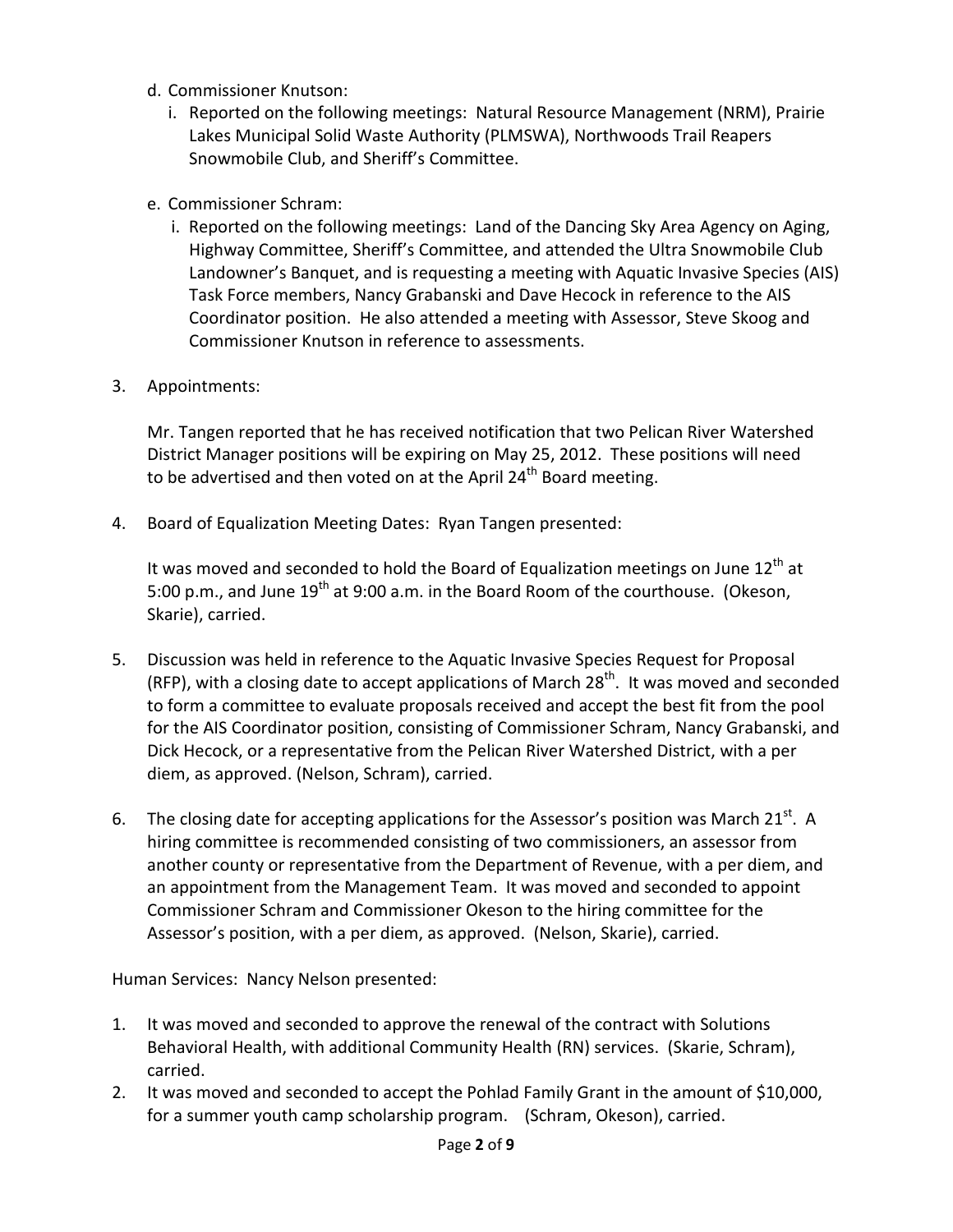- 3. It was moved and seconded to accept the Human Services reports for Adult Services, Child and Family Services, Community Health, Financial Services, Mental/Chemical Dependency (MCD), and Transit. (Schram, Skarie), carried.
- 4. It was moved and seconded to approve the Human Services Claims for Human Services, Community Health, and Transit, with the exception of the claim for Essentia in the amount of \$322.18, which has been paid. (Skarie, Nelson), carried.

Auditor-Treasurer: Licenses and Permits: Ryan Tangen presented:

- 1. It was moved and seconded to approve the On-Sale Liquor License Renewals for:
	- a. Richard M. Lynch Hotel Shoreham, Inc. Lake View Township.
	- b. Rayna L. Tucker Northwoods Recreation LLC, Ice Cracking Lodge Round Lake Township.
	- c. Delheln, Inc. Randy's Lake Eunice Lake Eunice Township.
	- d. Patricia J. Maloney The Pub Cormorant Township.
	- e. Aaron E. Swenson, Swenson Mills, Ltd. Bleachers Lake View Township.
	- f. Wayne M. Crawford Sunlite Bar and Grill, Inc. Detroit Township.
	- g. Rand F. Levy, Horseshoe, Inc. Soo Pass Ranch Lake View Township.
	- h. Peggy L. Branstrom Osage Bait and Tackle Osage Township.
	- i. Michael T. Mercil, Mercil, Inc. Little Easy on the Green Lake View Township.
	- j. Kevin L. Karel, Cormorant Enterprises, Inc. Cormorant Inn and Suites Cormorant Township.
	- k. Robert B. Spizzo, Resort Management Corporation Forest Hills Golf and R.V. Audubon Township.
	- l. Jay B. Olness, GR8 Investments, Inc. Pit 611 Lake Eunice Township. (Schram, Knutson), carried.
- 2. It was moved and seconded to approve the Combination On/Off Sale Liquor License Renewals (Includes Sunday) for:
	- a. Carl Hough, Personal Rep Curley's on Cotton Lake, Inc. Erie Township.
	- b. Lance P. Highman Northern Inn Toad Lake Township.
	- c. Gerald L. Hanson Charlie's Bar and Supper Club Height of Land Township. (Nelson, Okeson), carried.
- 3. It was moved and seconded to approve the Off Sale Liquor License Renewals for:
	- a. Patricia J. Maloney, The Cormorant Pub, Inc. Cormorant Bottle Shop Cormorant Township.
	- b. John P. Johnson Richwood Off Sale, Inc. Richwood Township.
	- c. Jody A. Beaudine Lakes One Stop Shop Cormorant Township.
	- d. Aaron Aslesen Lakes Corner Liquor, LLC Erie Township.
	- (Okeson, Schram), carried.
- 4. It was moved and seconded to approve the Wine and Strong Beer License Renewals for:
	- a. Fred W. Brower Cedar Crest Resort Maple Grove Township.

b. Beth Schupp, Manager, Fair Hills, Inc. – Wildflower Golf Course - Lake Eunice Township. (Nelson, Skarie), carried.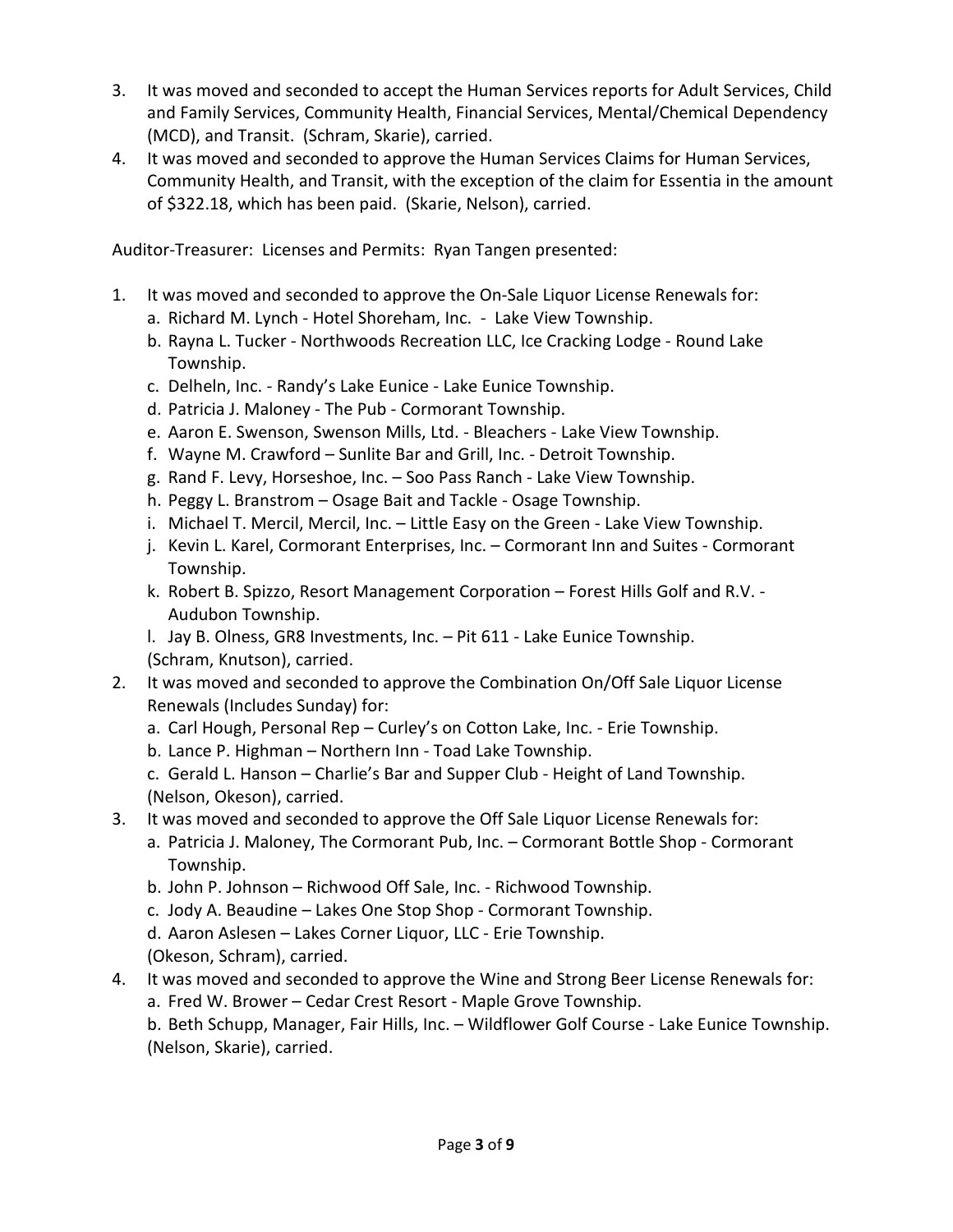- 5. It was moved and seconded to approve the Temporary 1-4 Day Liquor License Renewals for:
	- a. Detroit Lakes Lions Club For Operations At We Fest, Soo Pass Ranch Lake View Township.

(Okeson, Schram), carried.

- 6. It was moved and seconded to approve the Off Sale 3.2 Beer License Renewals for:
	- a. Peggy Branstrom Osage Bait & Tackle Osage Township.
	- b. Bill D. Christlieb Osage Country Market Osage Township.
	- c. Jay B. Olness, Gr8 Investments Inc. Pit 611 Lake Eunice Township.
	- d. Jody A. Beaudine Lakes One Stop Shop, LLC Cormorant Township.
	- e. Rayna L. Tucker, Northwoods Recreation, LLC Ice Cracking Lodge Round Lake Township.
	- f. Wayne M. Crawford Sunlite Bar & Grill, Inc. Detroit Township.
	- g. Delheln, Inc. Randy's Lake Eunice Lake Eunice Township.
	- h. Shirley A. Kalberer County 6 Gas & Bait Lake View Township.
	- i. Richard B. Sherbrooke Cormorant Store, Inc. Cormorant Township. (Nelson, Okeson), carried.
- 7. It was moved and seconded to approve the On and Off Sale 3.2 Beer License Renewals for:
	- a. Fred W. Brower Cedar Crest Resort Maple Grove Township.
	- b. Beth A. Schupp, Mgr., Fair Hills Inc. Wildflower Golf Course Lake Eunice Township.
	- c. Anne E. Buelow Jolly Fisherman Resort Round Lake Township.
	- d. Rand F. Levy, Horseshoe Inc. Soo Pass Ranch Lake View Township.
	- e. Allen J. Chirpich The Hideaway Resort Shell Lake Township.
	- f. Richard J. Bartelt Four Corners Erie Township.
	- g. Timothy J. Eischens Two Inlets Country Store Two Inlets Township.
	- h. Michael R. Levin Green Valley Golf Course Cormorant Township.
	- i. Randy A. Blanford Tamarac Resort & Campground Sugar Bush Township. (Skarie, Schram), carried.
- 8. It was moved and seconded to approve the On Sale 3.2 Beer License Renewal for: a. Gregg A. Johnson – Cormorant Lakes Sportsman's Club – Lake Eunice Township. (Nelson, Okeson), carried.
- 9. It was moved and seconded to approve the Seasonal Tobacco License Renewals for: a. Richard M. Lynch – Hotel Shoreham Inc. – Lake View Township. b. Beth Schupp, Fair Hills Inc. – Wildflower Golf Course – Lake Eunice Township.
	- (Schram, Okeson), carried.
- 10. It was moved and seconded to approve the Seasonal Tobacco License Renewal Non-Resident for:
	- a. Frederic T. Dehon, Jr. Beverages & Beyond Distributors LLC Soo Pass Ranch Music Festivals – Lake View Township.
	- (Skarie, Schram), carried.

Finance Committee Minutes: Ryan Tangen presented:

1. It was moved and seconded to approve the regular claims and Auditor's Warrants: a. Auditor's Warrants: (Tuesday Bills):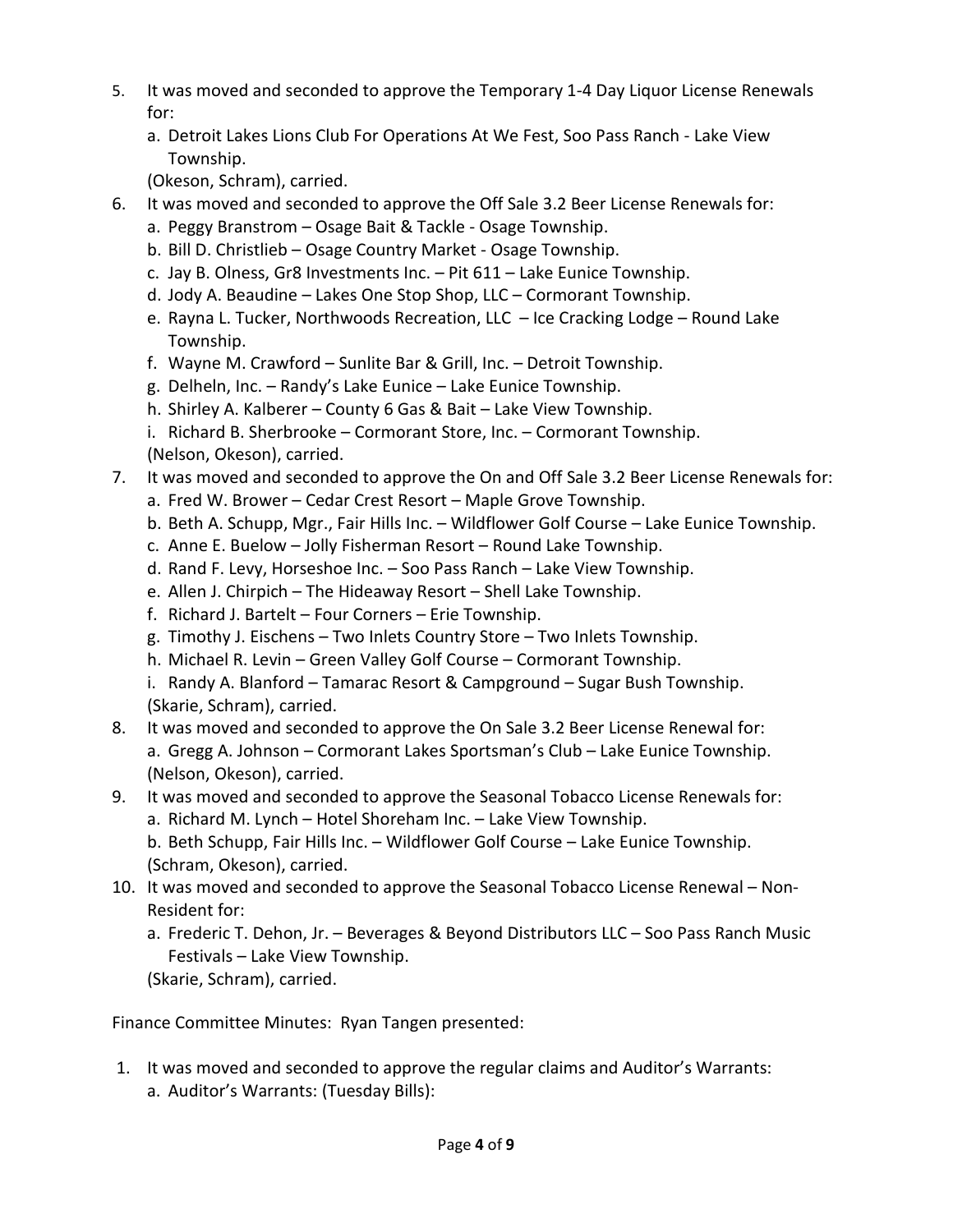- i. 03/16/12 in the amount of \$221.14
- ii. 03/20/12 in the amount of \$56,020.61
- (Skarie, Okeson), carried.
- 2. It was recommended to approve the Human Services Claims, with the removal of the payment to Essentia Health in the amount of \$322.18. These claims were approved earlier in the meeting.
- 3. It was recommended to approve the renewal of the contract with Solutions Behavioral Health, with additional Community Health (RN) services. This contract was approved earlier in the meeting.
- 4. It was recommended to accept the Pohlad Family Grant in the amount of \$10,000, for a summer youth camp scholarship program. This grant was accepted earlier in the meeting.
- 5. It was recommended to approve when presented Resolution 03-12-2B, to accept the 2012 Boat and Water Enforcement Grant, valid through June 30, 2013, in the amount of \$24,067.
- 6. It was recommended to approve when presented the request to purchase four squad cars, with an estimated cost of \$92,000.
- 7. It was recommended to approve when presented the purchase of a used semi-trailer to store electronic waste, with a jack stand, at a cost of \$5,250, plus taxes.
- 8. It was recommended to approve when presented the purchase of an Automatic External Defibrillator for the Transfer Station. This will be added to the Safety Committee order.
- 9. It was recommended to approve when presented the request to purchase two used paint can crushers from Otter Tail County, and to authorize a bid of up to \$4,000. The two are being sold together and have been well maintained. Otter Tail County will be accepting bids through Friday, March 30, 2012.
- 10. It was recommended to approve when presented the request to purchase a truck off the state bid listing for the Natural Resource Management Department, with an estimated cost of \$22,900.
- 11. It was recommended to approve when presented Resolution 03-12-2F, to authorize to hire two (2) part-time seasonal employees for the Tram operations.
- 12. It was recommended to approve when presented Resolution 03-12-2C, to accept the low bid received for Bituminous Materials from Swanston Equipment Corporation.
- 13. It was recommended to approve when presented Resolution 03-12-2D, to accept the low bids received for maintenance contracts, as outlined in said resolution.
- 14. It was recommended to approve when presented Resolution 03-12-2E, to accept the low bid received for Magnesium Dust Control from Stenger's Dust Control.
- 15. It was moved and seconded to approve the purchase of eleven (11) replacement Automatic Electronic Defibrillators with the cost for the eleven (11) refurbished units from Allied 100, LLC at \$10,945, plus sales tax. (Okeson, Skarie), carried.
- 16. A summary of mileage by individuals receiving more than \$1,000 in 2011 was presented. More consideration should be given to an expanded motor pool and it is recommended to have continued discussion in reference to a fleet management policy.
- 17. Discussion was held in reference to refunding of the Public Facilities Lease Revenue Bonds issued in 2007. Refinancing now would result in a \$15,000 per year savings or \$192,000 over the life of the bonds. The bonds would have to be reissued as General Obligation (GO) bonds. It was moved and seconded to proceed with refunding the 2007 Public Facilities Revenue Bonds. (Nelson, Skarie), carried.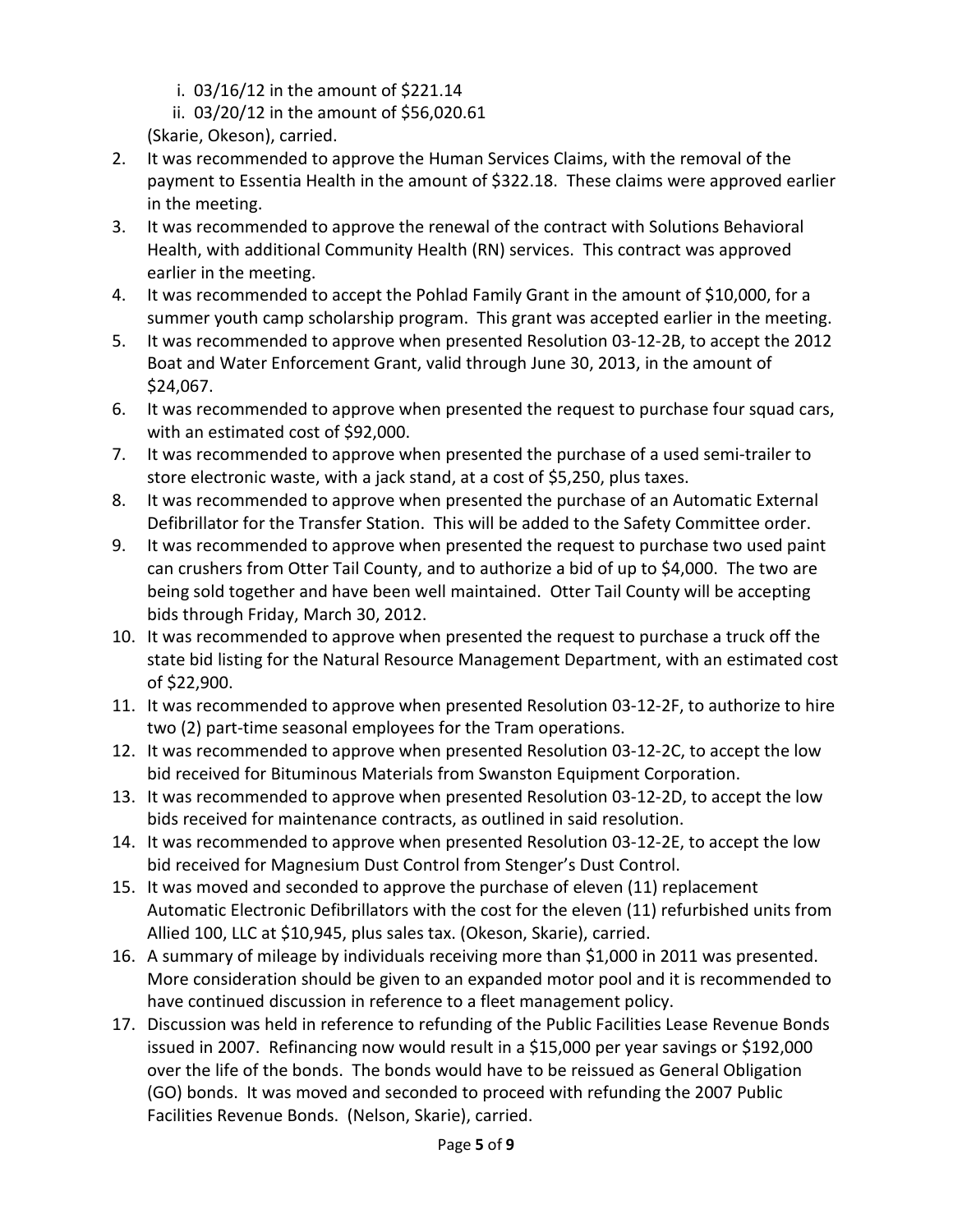- 18. It was moved and seconded to authorize the contracts for Legal Services for CHIPS (Child in Need of Protection) with the two (2) existing contracted attorneys, and to advertise for a third contract, due to the increase in CHIPS Petitions. (Nelson, Skarie), carried.
- 19. Discussion was held in reference to the Extension office project in the Workshop Building. There is a request to purchase and install cubicles to add file and storage space. It was moved and seconded to approve up to \$6,000 for the requested office equipment for the Extension office project, to include installation cost. (Nelson, Okeson), carried.

Sheriff: Tim Gordon presented:

- 1. It was moved and seconded to approve Resolution 03-12-2B, to accept the 2012 Boat and Water Enforcement Grant, valid through June 30, 2013, in the amount of \$24,067. (Okeson, Schram), carried.
- 2. It was moved and seconded to approve the request to purchase four (4) squad vehicles from the Minnesota State Contracting site, for three (3) Dodge Charger Police Package Squads and one (1) All Wheel Drive Ford Taurus, at a total cost of \$92,180.61. (Schram, Okeson), carried.

Becker County Food Pantry: Annual LMC Bay Auction Fundraiser Donation:

1. A check was presented to Jack Berenz, Director of the Becker County Food Pantry, in the amount of \$1,782.30, which was raised during the annual LMC Bay Auction fundraiser.

Proclamation for Child Abuse Prevention Month: County Attorney, Mike Fritz presented:

1. It was moved and seconded to approve Resolution 03-12-2A, proclaiming April as Child Abuse Prevention Month in Becker County. (Nelson, Skarie), carried.

Environmental Services: Steve Skoog presented:

- 1. It was moved and seconded to approve the purchase of a Used Semi-Trailer, with a jack stand, to store electronic waste, at an amount up to \$6,000. (Skarie, Okeson), carried.
- 2. The Capital Purchase Request for an Automatic External Defibrillator (AED) was included in the request from the Safety Committee and approved earlier in the meeting.
- 3. It was moved and seconded to approve the purchase of two used paint can crushers from Otter Tail County, and to authorize a bid of up to \$4,000. (Nelson, Schram), carried.

Natural Resource Management: Marty Wiley presented:

- 1. It was moved and seconded to approve Resolution 03-12-2F, to hire two (2) Temporary, Part-Time, Seasonal Tramway Operators. (Skarie, Okeson), carried.
- 2. It was moved and seconded to authorize the purchase of a vehicle for the Natural Resource Management Department, at an amount up to \$22,875.88, with the stipulation to examine State Contract Bids on a Dodge vehicle with similar features, and to purchase the vehicle with the lesser cost. (Nelson, Okeson), carried.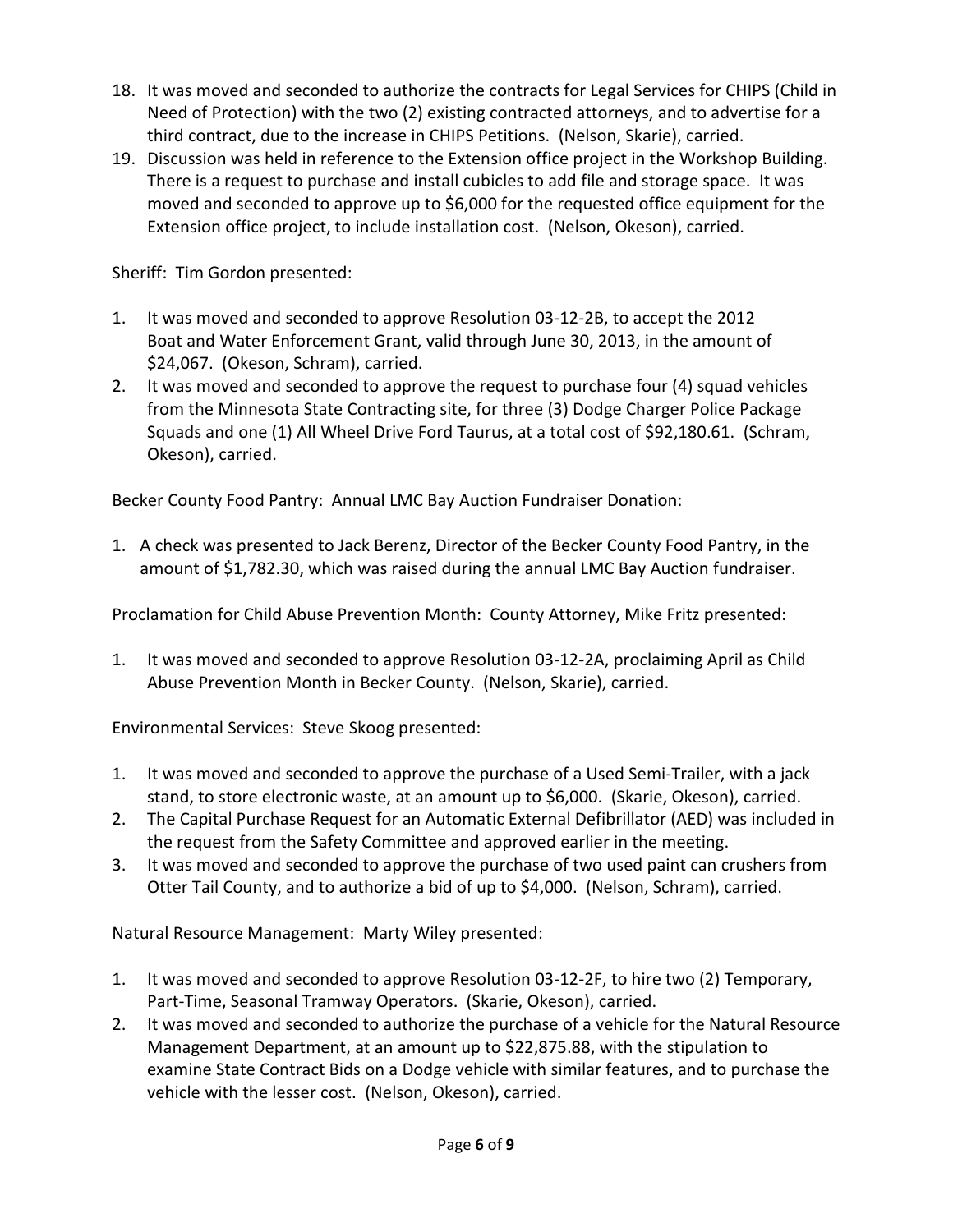Planning and Zoning: Patty Swenson presented:

- 1. It was moved and seconded to concur with the Planning Commission to amend Chapter 5, Section 2, Subp. D. for Subject Matter: Detached accessory building not a guest cabin as submitted and to amend Chapter 7, Section 3, Subp. B. for Subject Matter: Accessory Structure Use, Height Limit, and Size Limit. (Skarie, Schram), carried.
- 2. It was moved and seconded to concur with the Planning Commission to approve to amend Chapter 8, Section 4, Subp. E. for Subject Matter: Road Frontage Requirement as submitted. (Nelson, Skarie), carried.
- 3. It was moved and seconded to concur with the Planning Commission to approve the proposal to amend Chapter 8, Section 5, Subp. A4 and M. for Subject Matter: Creation of non-riparian (back) lots which do not meet the required lot size of that zoning district as submitted. (Nelson, Okeson), carried.
- 4. It was moved and seconded to concur with the Planning Commission to approve the proposal to amend Chapter 8, Section 7, Subp. E. and Chapter 8, Section 9, Subp. Q. for Subject Matter: Redefine Tier depth and density as submitted. (Skarie, Nelson), carried.
- 5. The request to amend Chapter 9, Section 1, 2, and 3 for Subject Matter: Clarification of existing wording for inspection fees, enforcement, and after the fact fines did not require action at this time.
- 6. The request for a Conditional Use Permit by Jeremy Ganske, Knife River Materials and Tony Kost, Contractors Leasing, for an asphalt plan to extract materials and minerals which includes wash ponds and a hot mix asphalt operation, located at 115<sup>th</sup> St. in Lake Park, MN, was tabled by the applicant, until further notice.
- 7. It was moved and seconded to concur with the Planning Commission to approve the Conditional Use Permit for Mark and Ammie Winter, to open a Hair Salon on agricultural zoned property, located at 26703 230<sup>th</sup> Street, Detroit Lakes, MN, based on the request would not be detrimental to the area and meets the criteria of the Ordinance. (Okeson, Schram), carried.
- 8. It was moved and seconded to concur with the Planning Commission to approve the Certificate of Survey for Ray and Yvonne Schmaltz, to allow one (1) tract consisting of 50,000 square feet with a remainder tract of 128 acres, and with a change of zone from Agricultural to Residential for the small tract only, located at 18624 County Highway 6, Audubon, MN, as submitted and due to the request meets the criteria of the Ordinance. (Nelson, Okeson), carried.
- 9. It was moved and seconded to concur with the Planning Commission to approve the Certificate of Survey for Robin Brewer for Maple Trees, LLC, Et Al, to allow three (3) tracts (Tract B) consisting of 84,900 square feet, (Tract C) consisting of 66,400 square feet, (Tract D) consisting of 50,900 square feet acres, with a remainder tract of 84.4 acres, and with a change of zone from Agricultural to Residential for Tract B, Tract C, and Tract D, located at 29454 County Road 112, Waubun, MN, and as submitted due to the request meets the criteria of the Ordinance. (Schram, Nelson), carried.
- 10. The next informational meeting is scheduled for Thursday, April 12, 2012, at 8:00 a.m. in the Third Floor Meeting Room of the original courthouse.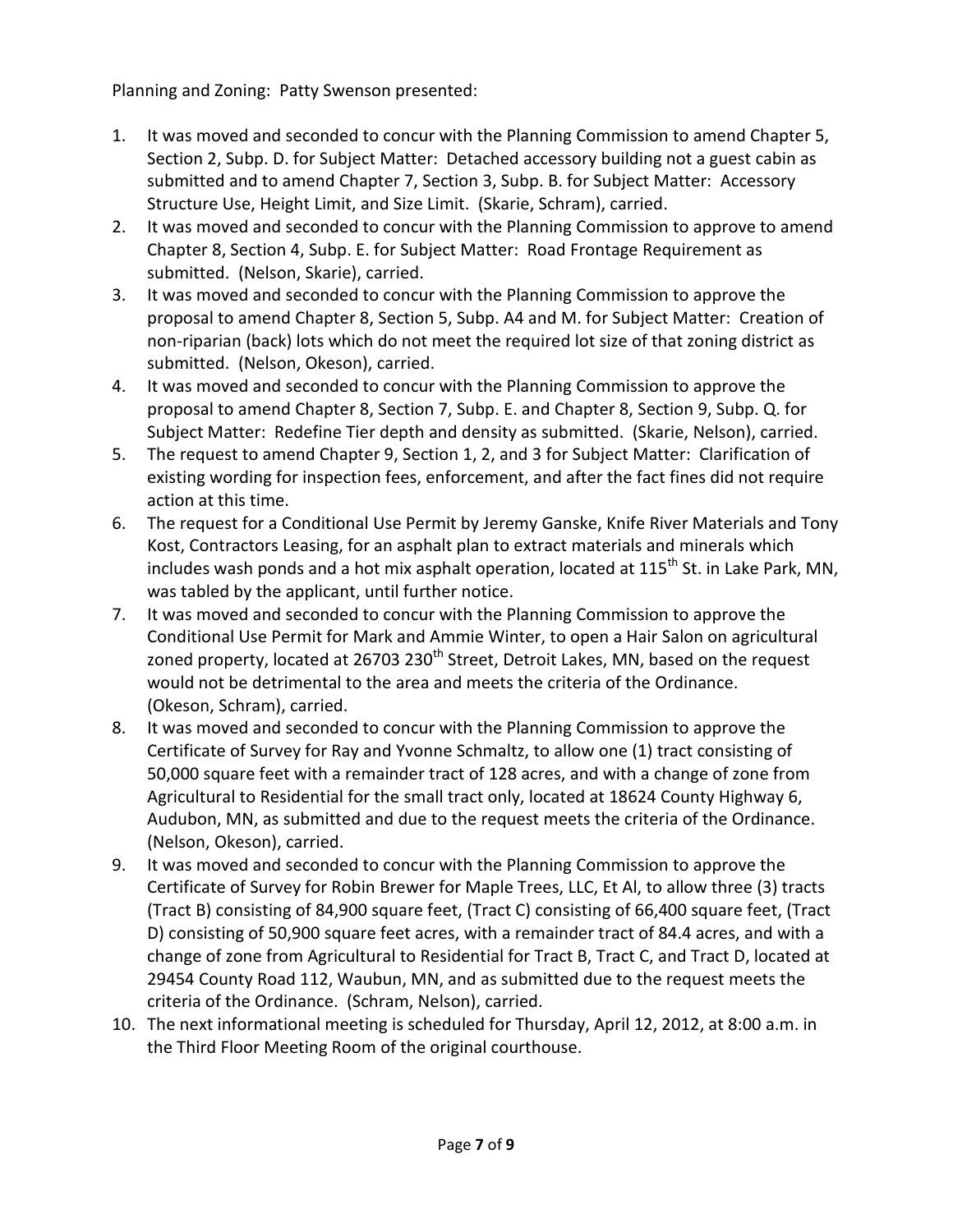Highway: Brad Wentz presented:

- 1. It was moved and seconded to approve Resolution 03-12-2C, to accept the low bid received and to authorize the County Engineer to award the contracts for delivery of Bituminous Materials to Swanston Equipment Corporation. (Okeson, Skarie), carried.
- 2. It was moved and seconded to approve Resolution 03-12-2D, to accept the low bids received for road maintenance contracts and to authorize the County Engineer to award the maintenance contracts, as outlined in said resolution, and to follow options for requote of Area 8 due to RFP documents and offer Area 6 to adjacent contractors due to lack of bid. (Okeson, Schram), carried.
- 3. It was moved and seconded to approve Resolution 03-12-2E, to accept the low bid received and to authorize the County Engineer to award the contract for Magnesium Dust Control to Stenger's Dust Control.

White Earth Land Sale Agreements:

1. Lori Dowling, NW Regional Director, and Cindy Buttleman, Lands and Mineral Regional Director from the Minnesota Department of Natural Resources (DNR) presented, along with Lorena Vogt, Land Office Manager, and Janis Rock, Project Coordinator, from the White Earth Natural Resources Land Department.They provided an overview and timeline of the White Earth Land Settlement Act (WELSA), legislation passed in the mid 1980's to settle land claims on the White Earth Reservation. They also provided an update on the parcel list. She noted her discussion with Sheriff Tim Gordon in regards to trail access and the need for continued discussions. Ms. Dowling commended Becker County on the hiring of Marty Wiley as the Natural Resource Management Director and also recognized Becker County as State leaders, with respect to the Aquatic Invasive Species (AIS) issue. She also offered her assistance to Becker County in reference to the AIS issue or any other DNR related issue. Commissioner Knutson expressed his thanks and appreciation, and requested information be forwarded to Marty Wiley and Mary Hendrickson in the Auditor-Treasurer's office.

Re-Districting: Ryan Tangen presented:

- 1. a. The City has had their initial hearing on re-districting, with another meeting scheduled for Wednesday, March 28<sup>th</sup> at 12:00 p.m., in the Council Chambers of the City Administration Building. The City is requesting the County's recommendation for either Option A or B. Options were discussed and it was the consensus of the Board to recommend Option B, in order to keep as seamless and unchanged as possible, while also recognizing the City plan needs to include future expansion and annexation. The County appreciates the opportunity for input and is thankful for the City's inclusion of the County with this process.
	- b. It was moved and seconded to approve Resolution 03-12-2G, to recommend the City consider Option B for re-districting, as it would allow for the commissioner districts to remain unchanged and while Option A would require all five of the County policy making districts to be up for election in 2012. (Nelson, Schram), carried.